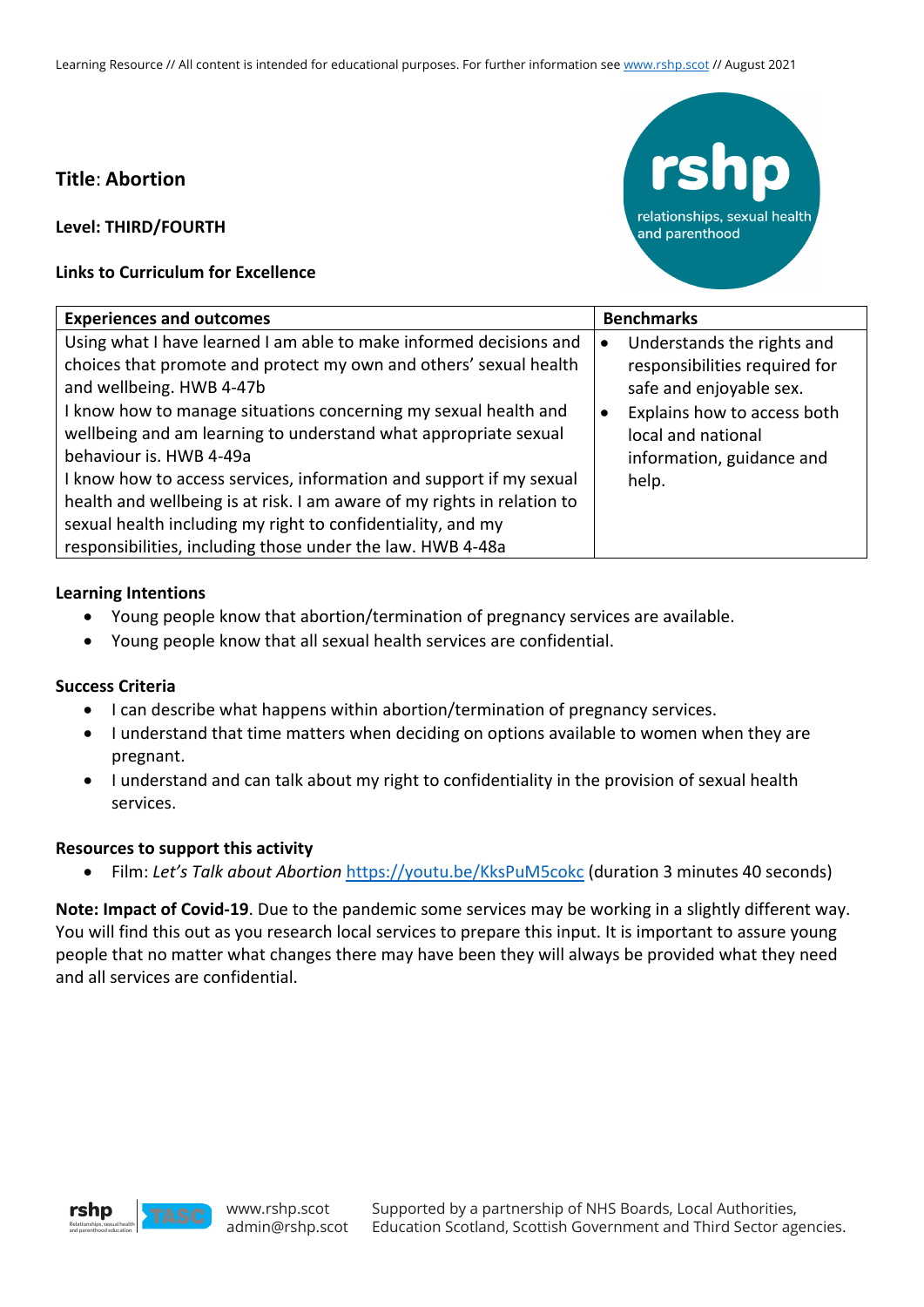## **Activity**

rshp Relationships, sexual health and parenthood education

Most of the learning activity outlines on this resource are offered as approximately 50-minute sessions. This activity and information may not use a 50-minute slot (this depends on the time young people want and use for discussion) and so might be considered as part of a lesson also focusing on other topics, or where more time is used to extend other learning as part of the RSHP programme.

This session is designed to provide accurate information about services and support available to inform about abortion/termination of pregnancy. This can be a topic that individuals feel strongly about. We must also remember that there may be young people or educators facilitating this session with personal experience of termination of pregnancy – it is important then to ensure that an individual does not feel judged or exposed to potential breaches of confidentiality. The suggestion then, is to present this as an information session. Where there is discussion, it is intended that this fosters empathy for women who are in the position of making decisions to terminate a pregnancy.

1. To begin, introduce the topic as being a session with information about abortion. Use the slide:

## **What is abortion?**

Abortion is when a pregnancy is ended so that it doesn't result in the birth of a child. Sometimes it is called 'termination of pregnancy'.

- 2. As facilitator/educator, acknowledge that people can have strong opinions about abortion, the rights and wrongs of it, and that you understand this - but in this lesson the main point is to give some facts so that the young people feel able to make their own informed decisions should they ever be in a situation where they or their partner are considering an abortion. Also acknowledge that this is not a simple issue.
- 3. Use the slide to show that when a woman becomes pregnant she has options/slide:

#### **When a woman becomes pregnant she has 3 options:**

- Continue the pregnancy and become a parent.
- Continue the pregnancy and arrange for adoption or fostering.
- End the pregnancy with an abortion.
- 4. Ask the young people to reflect on the circumstances that inform such decisions, using the slide. As educator you know your group and so make decisions about whether the discussion points are to be managed as one group, or can be safely done in small group discussions with feedback:

**Discussion**: What kind of circumstances might a woman be in that she would consider each of these options? Think of them all, one by one.

- **5. Watch the short animation: Let's talk about abortion.** Having considered the topic so far, explain that a short film has been made that explains what happens when a young person goes to a sexual health service where they can talk about or be offered abortion services. Film: *Let's Talk about Abortion* https://youtu.be/KksPuM5cokc (duration 3 minutes 40 seconds) Young people may have questions, many may well be answered by progressing with the lesson.
- 6. **What do we know about abortions in Scotland?** Share the next 3 slides, ask for thoughts or questions that arise.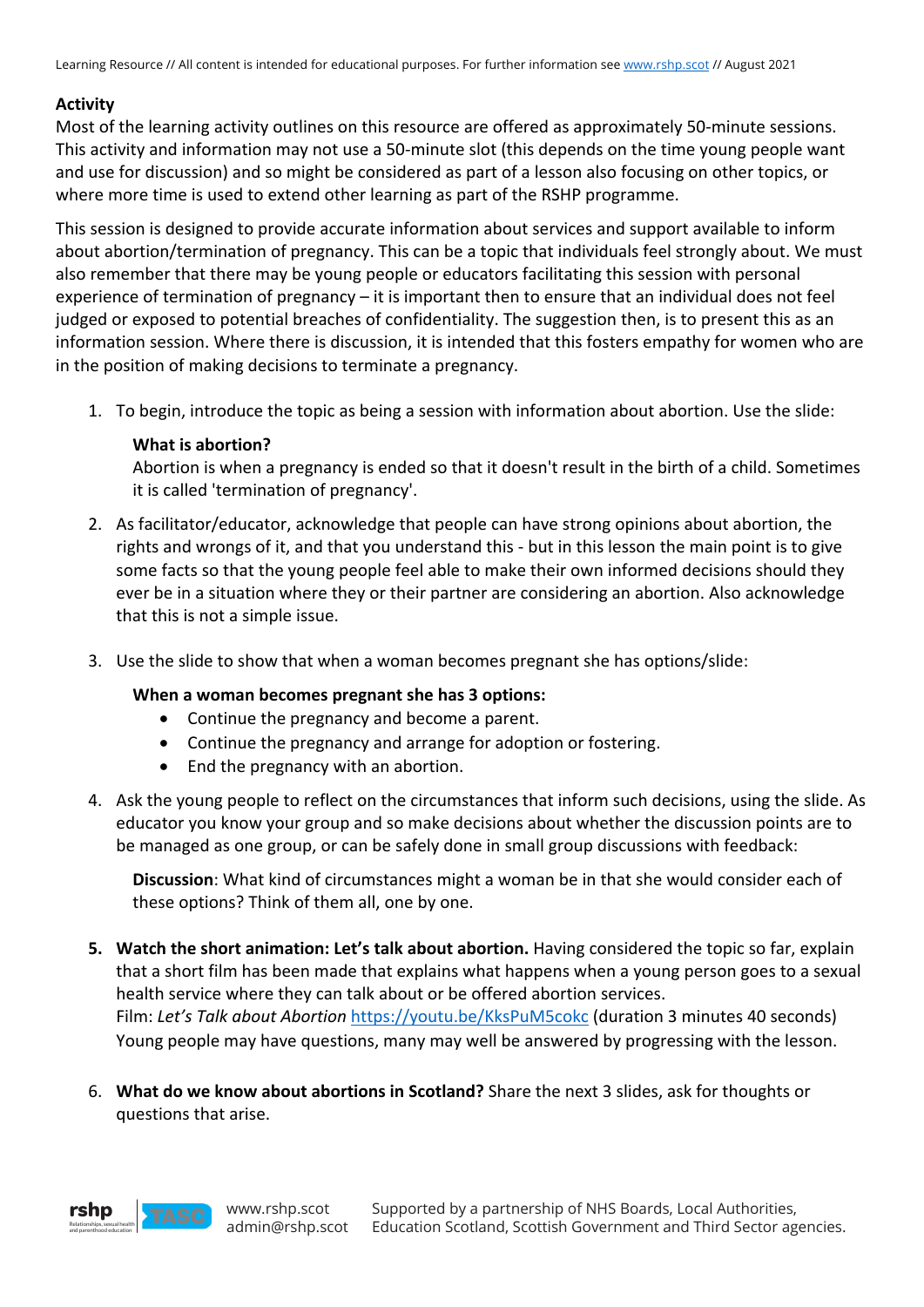- Unplanned pregnancy is very common; around half of all pregnancies are unplanned
- In 1-in-5 unplanned pregnancies, a woman will choose to have an abortion.
- 1-in-3 women in the UK has an abortion at some time in their life.
- The decision to have an abortion is not easy and it can be a very emotional time for those involved; talking about it with an experienced professional person can help.
- In Scotland, the Law says a woman can have an abortion up to 24 weeks of pregnancy.
- After 24 weeks, abortions are only allowed under extreme circumstances, for example if the woman's life is in danger.
- Most abortions take place in the very early stages of pregnancy (in the first few weeks).
- **7. What have abortions got to do with young men?** Use the initial slide with the question to generate some discussion, this may have already started in relation to earlier points. Then the follow-up slide (bullet points) to explore issues/reflect on whether the young people also raised these points. (*See the NOTE at the end of the Activity plan, this should help you prepare for these discussions*).

#### **What have abortions got to do with young men?**

- If the young woman is in a relationship with a young man, then the decision about an abortion impacts on both partners. It is the woman who has the right to make the final decision about having an abortion.
- The young man might want to think about what becoming a young Dad would mean to him and his life.
- The fact that there can be unplanned pregnancies that result in an abortion might help young men to think about using condoms and supporting a partner to use contraception.
- A young man might want to speak about what he feels.
- A young man might disagree with his partner and need to talk about that.
- 8. **How could I support a friend?** Having considered some of the circumstances that might be involved in a decision to terminate a pregnancy, ask the young people to think about and share some views on this question. Before starting, just remind the class/group of the sensitive and complex nature of circumstances and choices.
- 9. **Important information**. These 5 slides give the key points to be affirmed from the animation, discuss and check understanding as you go. Also, *end with sharing information about your local sexual health services for young people.*

| <b>Time really matters</b> | The sooner you come to a Sexual Health clinic or go to your GP to confirm<br>you are pregnant and discuss what you'd like to do the more options you<br>have. |
|----------------------------|---------------------------------------------------------------------------------------------------------------------------------------------------------------|
| If you decide to consider  | This appointment can last up to a maximum 3 hours.                                                                                                            |
| having an abortion what    | There will be time to talk through your decision to have an abortion.                                                                                         |
| happens at that            | You will have an ultrasound scan to confirm how many weeks pregnant                                                                                           |
| appointment?               | you are.                                                                                                                                                      |
|                            | There will be self-tests for STIs and a blood tests including HIV and<br>syphilis.                                                                            |

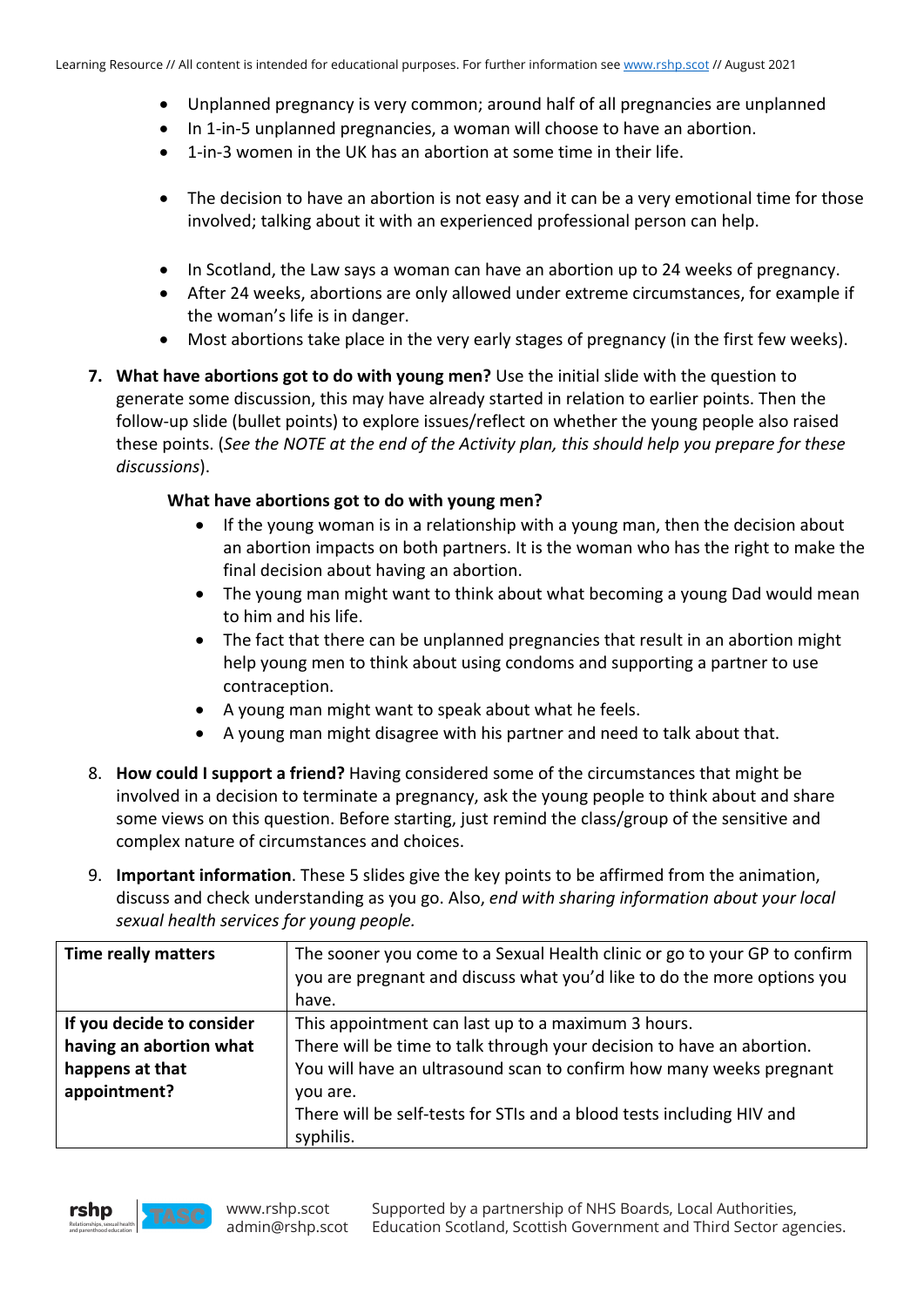|                           | If you want to go ahead there are consent forms to sign.                   |
|---------------------------|----------------------------------------------------------------------------|
|                           | You will discuss types of contraception available for the future.          |
|                           | You will get a date for the abortion.                                      |
| There are 2 types of      | There are Medical and Surgical. Most abortions are called Early Medical    |
| abortion                  | abortions, this mean taking pills to end the pregnancy. Surgical and later |
|                           | Medical Abortions take place in a hospital. The woman would be asleep      |
|                           | for a later surgical abortion when the doctor removes the content of the   |
|                           | womb.                                                                      |
| If you are under 16       | If you are under 16, you will always be admitted to hospital and will need |
|                           | a trusted adult to take you home. This will happen no matter how many      |
|                           | weeks pregnant you are.                                                    |
| Confidentiality           | Remember that all services provided, including having an abortion, are     |
|                           | confidential.                                                              |
| If you need to talk about | <b>INSERT LOCAL SERVICE DETAILS HERE</b>                                   |
| any of these issues       | Young people your age also get good advice from ChildLine by phone or      |
|                           | online chat.                                                               |

## **NOTE: Abortion and boys and young men**

## **This explanatory note is taken from a document produced by the national agency, Brook:**

Abortion education is as relevant for young men as it is for young women. While the decision to have a termination is ultimately for the woman to make, for a couple in a relationship, a decision about pregnancy will impact on both partners. It is important therefore that young men have an equal opportunity to consider how unplanned pregnancy and abortion might affect them. By giving young men the space to consider this, it helps them to think more about their rights and responsibilities in a sexual relationship, and to develop the motivation to use condoms properly and consistently to avoid unintended pregnancy. If a young man has or goes on to have experience of unplanned pregnancy with a partner, it is important that he knows who he can talk to and where he can go for help and support, as well as being able to signpost his partner to appropriate agencies. This is especially important when a couple are not in agreement about what the outcome of a pregnancy should be, which can be a very difficult situation for a young man to face. Signposting to young men's services is an important part of abortion education.

#### **Connecting with home**

As part of our learning about relationships, sexual health and parenthood (RSHP) young people are being given information about abortion services, sometimes called termination of pregnancy services. This information is a straightforward description of what an abortion is and where to get informed medical support and advice. You can find out more about abortion/termination of pregnancy from your local Health Board. Just go online and search the name of your health board and add *sexual health* or *termination of pregnancy*. For example, you could search *NHS Highland sexual health* or *NHS Lothian termination of pregnancy*. A short animation has been made by the NHS to describe these services, visit at *Let's Talk about Abortion*: https://youtu.be/KksPuM5cokc